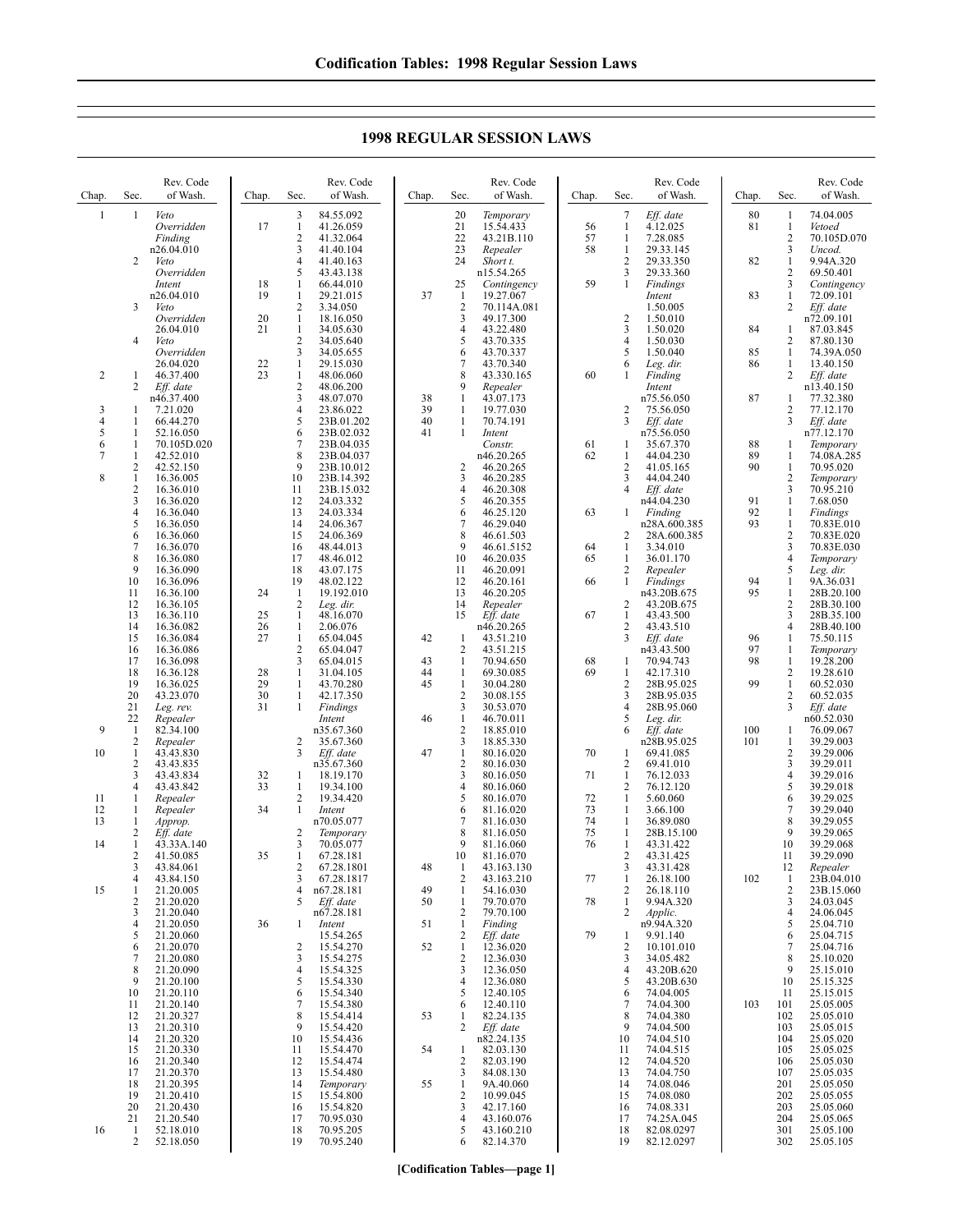| Chap. | Sec.                                 | Rev. Code<br>of Wash.                                         | Chap.      | Sec.                                                              | Rev. Code<br>of Wash.                                            | Chap.      | Sec.                                              | Rev. Code<br>of Wash.                                         | Chap.             | Sec.                                                              | Rev. Code<br>of Wash.                                         | Chap.             | Sec.                                           | Rev. Code<br>of Wash.                                         |
|-------|--------------------------------------|---------------------------------------------------------------|------------|-------------------------------------------------------------------|------------------------------------------------------------------|------------|---------------------------------------------------|---------------------------------------------------------------|-------------------|-------------------------------------------------------------------|---------------------------------------------------------------|-------------------|------------------------------------------------|---------------------------------------------------------------|
|       | 303<br>304<br>305<br>306             | 25.05.110<br>25.05.115<br>25.05.120<br>25.05.125              | 104        | 1323<br>1324<br>1325<br>$\mathbf{1}$                              | 25.15.415<br>Leg. dir.<br>Eff. date<br>23B.06.010                |            | 10<br>11<br>12<br>13                              | 41.50.088<br>41.50.770<br>41.50.780<br>43.33A.135             |                   | $\frac{2}{3}$<br>4                                                | n18.71.0195<br>18.71.0195<br>18.71.300<br>18.71.310           |                   | 3<br>4<br>5<br>6                               | 19.190.020<br>19.190.030<br>19.190.040<br>19.190.050          |
|       | 307<br>308<br>401<br>402             | 25.05.130<br>25.05.135<br>25.05.150<br>25.05.155              | 105        | $\overline{2}$<br>3<br>$\mathbf{1}$<br>$\overline{\mathbf{c}}$    | 23B.06.020<br>23B.06.240<br>43.19.025<br>4.92.220                | 117        | 14<br>$\mathbf{1}$<br>$\overline{c}$              | 28B.50.874<br>41.34.070<br>Eff. date<br>n41.34.070            |                   | 5<br>6<br>$\overline{7}$<br>8                                     | 18.71.320<br>18.71.330<br>18.71.340<br>18.130.070             | 150<br>151        | 7<br>8<br>1<br>1                               | Leg. dir.<br>Temporary<br>70.54.310<br>41.24.160              |
|       | 403<br>404<br>405<br>406             | 25.05.160<br>25.05.165<br>25.05.170<br>25.05.175              |            | 3<br>$\overline{4}$<br>5<br>6                                     | 39.32.035<br>39.32.040<br>43.01.090<br>43.19.1923                | 118<br>119 | 1<br>$\overline{2}$<br>3<br>$\mathbf{1}$          | 59.20.030<br>59.20.080<br>59.20.090<br>35.63.260              |                   | 9<br>10<br>11<br>12                                               | 18.130.080<br>18.130.175<br>18.130.300<br>18.71.315           | 152<br>153        | $\overline{c}$<br>$\mathbf{1}$<br>$\mathbf{1}$ | Eff. date<br>n41.24.160<br>70.118.030<br>Intent               |
|       | 501<br>502<br>503<br>504             | 25.05.200<br>25.05.205<br>25.05.210<br>25.05.215              |            | 7<br>8<br>9<br>10                                                 | 43.19.1925<br>43.19.1935<br>43.19.500<br>43.19.558               |            | $\overline{c}$<br>3<br>4<br>5                     | 35A.63.280<br>36.70.678<br>35.22.685<br>36.32.525             |                   | 13<br>14<br>15                                                    | 18.57A.020<br>18.71A.020<br>Sev.<br>n18.71.0195               |                   | 2<br>3<br>4<br>5                               | 75.24.140<br>75.24.150<br>Temporary<br>Exp. date              |
|       | 601<br>602<br>603<br>701             | 25.05.225<br>25.05.230<br>25.05.235<br>25.05.250              |            | 11<br>12<br>13<br>14                                              | 43.19.605<br>43.19.610<br>43.19.615<br>43.82.120                 | 120<br>121 | 1<br>1<br>$\overline{c}$<br>3                     | 18.140.020<br>35.61.150<br>52.14.010<br>53.12.260             | 133               | -1<br>$\overline{c}$                                              | Finding<br>Intent<br>n70.155.080<br>70.155.080                | 154               | 6<br>7<br>1<br>$\overline{c}$                  | Eff. date<br>Contingency<br>15.17.010<br>15.17.020            |
|       | 702<br>703<br>704<br>705             | 25.05.255<br>25.05.260<br>25.05.265<br>25.05.270              |            | 15<br>16<br>17<br>18                                              | 43.82.125<br>43.88.350<br>Repealer<br>Eff. date                  |            | $\overline{4}$<br>5<br>6<br>7                     | 54.12.080<br>57.12.010<br>68.52.220<br>70.44.050              | 134               | 3<br>-1<br>$\overline{2}$<br>3                                    | 70.155.100<br>19.194.010<br>19.194.020<br>19.194.030          |                   | 3<br>4<br>5<br>6                               | 15.17.030<br>15.17.050<br>15.17.060<br>15.17.080              |
|       | 801<br>802<br>803<br>804             | 25.05.300<br>25.05.305<br>25.05.310<br>25.05.315              | 106        | 1<br>$\overline{\mathbf{c}}$<br>3                                 | n43.19.025<br>35.13.270<br>35A.14.801<br>36.29.010               |            | 8<br>9<br>10<br>11                                | 85.05.410<br>85.06.380<br>85.08.320<br>85.24.080              | 135               | $\overline{4}$<br>5<br>-1                                         | Applic.<br>19.194.040<br>Leg. dir.<br>43.88.160               |                   | 7<br>8<br>9<br>10                              | 15.17.090<br>15.17.213<br>15.17.140<br>15.17.150              |
|       | 805<br>806<br>807<br>901             | 25.05.320<br>25.05.325<br>25.05.330<br>25.05.350              |            | $\overline{4}$<br>5<br>6<br>7                                     | 36.29.160<br>57.16.110<br>36.48.010<br>39.46.110                 |            | 12<br>13<br>14<br>15                              | 85.38.075<br>86.09.283<br>87.03.460<br>36.57A.050             | 136               | $\mathbf{1}$<br>$\overline{2}$<br>3<br>$\overline{4}$             | 69.06.010<br>69.06.070<br>69.06.020<br>69.06.030              |                   | 11<br>12<br>13<br>14                           | 15.17.170<br>15.17.190<br>15.17.200<br>15.17.210              |
|       | 902<br>903<br>904<br>905             | 25.05.355<br>25.05.360<br>25.05.365<br>25.05.370              |            | 8<br>9<br>10<br>11                                                | 39.50.010<br>57.08.081<br>82.46.080<br>82.45.180                 | 122        | $\mathbf{1}$<br>$\sqrt{2}$<br>3<br>$\overline{4}$ | 31.12A.007<br>31.12A.022<br>31.12A.024<br>31.12A.026          | 137               | 5<br>6<br>$\mathbf{1}$                                            | 69.06.050<br>Eff. date<br>n69.06.010<br>70.87.010             |                   | 15<br>16<br>17<br>18                           | 15.17.230<br>15.17.240<br>15.17.260<br>15.17.290              |
|       | 906<br>907<br>908<br>909             | 25.05.375<br>25.05.380<br>25.05.385<br>25.05.390              |            | 12<br>13<br>14<br>15                                              | 84.04.060<br>36.35.100<br>36.35.130<br>36.35.160                 |            | 5<br>6<br>7<br>8                                  | 31.12.407<br>31.12.408<br>31.12.411<br>Exp. date              |                   | $\overline{2}$<br>3<br>$\overline{4}$<br>5                        | 70.87.030<br>70.87.090<br>70.87.120<br>Vetoed                 |                   | 19<br>20<br>21<br>22                           | 15.17.245<br>15.17.143<br>15.19.010<br>15.19.020              |
|       | 910<br>1001<br>1002<br>1003          | 25.05.395<br>25.05.420<br>25.05.425<br>25.05.430              |            | 16<br>17<br>18<br>19                                              | 36.35.170<br>36.35.180<br>36.35.210<br>36.35.250                 | 123<br>124 | 9<br>1<br>1                                       | Exp. date<br>n31.12.408<br>81.88.040<br>59.21.010             | 138               | $\mathbf{1}$<br>$\overline{2}$<br>3<br>4                          | 40.24.010<br>40.24.030<br>40.24.070<br>40.24.080              |                   | 23<br>24<br>25<br>26                           | 15.19.030<br>15.19.040<br>15.19.050<br>15.19.060              |
|       | 1004<br>1005<br>1006<br>1007         | 25.05.435<br>25.05.440<br>25.05.445<br>25.05.450              |            | 20<br>21<br>22<br>23<br>24                                        | 36.35.260<br>36.35.270<br>36.35.070<br>Leg. rev.                 |            | $\overline{c}$<br>3<br>$\overline{4}$<br>5        | 59.21.021<br>59.21.025<br>59.21.040<br>59.21.050              | 139<br>140        | 5<br>$\mathbf{1}$<br>$\overline{2}$<br>$\mathbf{1}$<br>$\sqrt{2}$ | Repealer<br>9A.44.130<br>9A.44.145<br>35.82.040               |                   | 27<br>28<br>29<br>30<br>31                     | 15.19.070<br>15.19.080<br>15.19.090<br>15.19.100              |
|       | 1008<br>1009<br>1010<br>1011         | 25.05.455<br>25.05.460<br>25.05.465<br>25.05.470              | 107        | $\mathbf{1}$<br>$\overline{2}$<br>3                               | Repealer<br>36.90.010<br>36.90.030<br>36.90.050                  |            | 6<br>7<br>8<br>9                                  | 43.63B.010<br>43.63B.035<br>43.63B.060<br>Repealer            | 141               | 3<br>$\mathbf{1}$<br>$\overline{2}$                               | 35.82.045<br>35.82.050<br>13.34.090<br>43.43.700              |                   | 32<br>33                                       | 15.19.110<br>Sev.<br>15.19.900<br>42.17.31909                 |
|       | 1012<br>1101<br>1102<br>1103         | 25.05.475<br>25.05.500<br>25.05.505<br>25.05.510<br>25.05.550 | 108<br>109 | $\mathbf{1}$<br>$\overline{\mathbf{c}}$<br>3<br>$\mathbf{1}$<br>2 | Repealer<br>43.131.389<br>43.131.390<br>43.210.020<br>43.210.030 | 125<br>126 | 1<br>1<br>$\overline{\mathbf{c}}$<br>3<br>4       | 34.05.325<br>66.20.010<br>66.24.010<br>66.24.244              | 142               | $\mathbf{1}$<br>$\overline{2}$<br>3<br>$\overline{4}$<br>5        | 18.35.010<br>18.35.020<br>18.35.040<br>18.35.060              |                   | 34<br>35<br>36<br>37                           | Uncod.<br>Leg. dir.<br>Repealer<br>Leg. rev.                  |
|       | 1201<br>1202<br>1203<br>1204<br>1205 | 25.05.555<br>25.05.560<br>25.05.565<br>25.05.570              | 110<br>111 | 3<br>1<br>$\mathbf{1}$<br>$\overline{2}$                          | 43.210.040<br>80.04.130<br>Repealer<br>28B.10.029                |            | 5<br>6<br>7<br>8                                  | 66.24.320<br>66.24.400<br>66.24.420<br>66.24.425<br>66.24.440 |                   | 6<br>$\overline{7}$<br>8<br>9                                     | 18.35.090<br>18.35.100<br>18.35.105<br>18.35.110<br>18.35.120 | 155               | 38<br>2<br>3<br>$\overline{4}$                 | Leg. rev.<br>90.76.010<br>90.76.020<br>90.76.040<br>90.76.050 |
|       | 1301<br>1302                         | Applic.<br>Constr.<br>25.05.904<br>Short t.                   | 112        | 3<br>4<br>1                                                       | 43.19.565<br>46.08.065<br>Intent<br>n36.70A.360                  |            | 9<br>10<br>11<br>12                               | 66.24.450<br>66.24.455<br>66.28.010<br>66.28.040              |                   | 10<br>11<br>12<br>13                                              | 18.35.140<br>18.35.161<br>18.35.172<br>18.35.185              |                   | 5<br>6<br>7<br>8                               | 90.76.060<br>90.76.090<br>43.131.393<br>43.131.394            |
|       | 1303<br>1304                         | 25.05.905<br>Sev.<br>25.05.906<br>Applic.                     | 113<br>114 | 2<br>$\mathbf{1}$<br>2<br>$\mathbf{1}$                            | 36.70A.360<br>63.10.020<br>63.10.040<br>66.24.450                |            | 13<br>14<br>15<br>16                              | 66.28.200<br>66.44.310<br>66.98.060<br>82.08.150              |                   | 14<br>15<br>16<br>17                                              | 18.35.190<br>18.35.195<br>18.35.205<br>18.35.230              | 156               | 9<br>1<br>2<br>3                               | Repealer<br>70.95.020<br>70.95.300<br>70.95.170               |
|       | 1305<br>1306                         | 25.05.901<br>Savings<br>25.05.907<br>25.05.902                | 115        | 2<br>3<br>1                                                       | Vetoed<br>Eff. date<br>n66.24.450<br>46.87.080                   | 127        | 17<br>-1<br>2                                     | Eff. date<br>n66.20.010<br>66.28.010<br>Eff. date             |                   | 18<br>19<br>20<br>21                                              | 18.35.240<br>18.35.250<br>18.35.260<br>Eff. date              |                   | $\overline{\mathbf{4}}$<br>5<br>6<br>7         | 70.95.190<br>70.95.305<br>70.95.310<br>70.95.315              |
|       | 1307<br>1308<br>1309<br>1310         | 25.05.903<br>Repealer<br>43.07.120<br>23B.11.080              |            | 2<br>3<br>4<br>5                                                  | 82.36.070<br>82.36.310<br>82.38.120<br>Intent                    | 128        | 1<br>2,3<br>4                                     | Findings<br>Intent<br>Temporary<br>Eff. date                  | 143<br>144<br>145 | $\mathbf{1}$<br>$\mathbf{1}$<br>-1                                | n18.35.010<br>18.74.073<br>46.09.240<br>82.44.023             | 157               | 8<br>9<br>1                                    | 43.21B.110<br>Constr.<br>70.95.320<br>41.40.0931              |
|       | 1311<br>1312<br>1313<br>1314         | 23B.11.090<br>23B.11.100<br>23B.11.110<br>25.10.800           | 116        | 6<br>7<br>1                                                       | n82.32.394<br>82.38.081<br>82.32.394<br>41.04.020                | 129<br>130 | 5<br>1<br>2<br>$\mathbf{1}$                       | Exp. date<br>n1.20.042<br>1.20.042<br>13.34.030               | 146               | 2<br>3<br>-1<br>2                                                 | Temporary<br>Eff. date<br>71.09.060<br>Eff. date              |                   | 2<br>3<br>4                                    | Purpose<br>n41.20.060<br>41.20.060<br>41.20.065               |
|       | 1315<br>1316<br>1317<br>1318         | 25.10.810<br>25.10.820<br>25.10.830<br>25.10.840              |            | 2<br>3<br>4<br>5                                                  | 41.04.340<br>41.04.605<br>41.04.610<br>41.04.615                 | 131        | 2<br>3<br>4<br>$\mathbf{1}$                       | 13.34.130<br>13.34.145<br>26.10.030<br>Findings               | 147               | -1<br>2                                                           | n71.09.060<br>4.16.350<br>Applic.<br>n4.16.350                |                   | 5<br>6                                         | Applic.<br>n41.20.060<br>Eff. date<br>n41.40.0931             |
|       | 1319<br>1320<br>1321<br>1322         | 25.15.395<br>25.15.400<br>25.15.405<br>25.15.410              |            | 6<br>7<br>8<br>9                                                  | 41.04.620<br>41.04.630<br>41.04.635<br>41.04.640                 | 132        | 2<br>1                                            | n28A.600.025<br>28A.600.025<br>Finding<br>Intent              | 148<br>149        | -1<br>1<br>2                                                      | 70.47.060<br>Findings<br>19.190.005<br>19.190.010             | 158<br>159<br>160 | 1<br>1<br>1<br>2                               | 70.02.050<br>Uncod.<br>74.20A.080<br>26.23.050                |

**[Codification Tables—page 2]**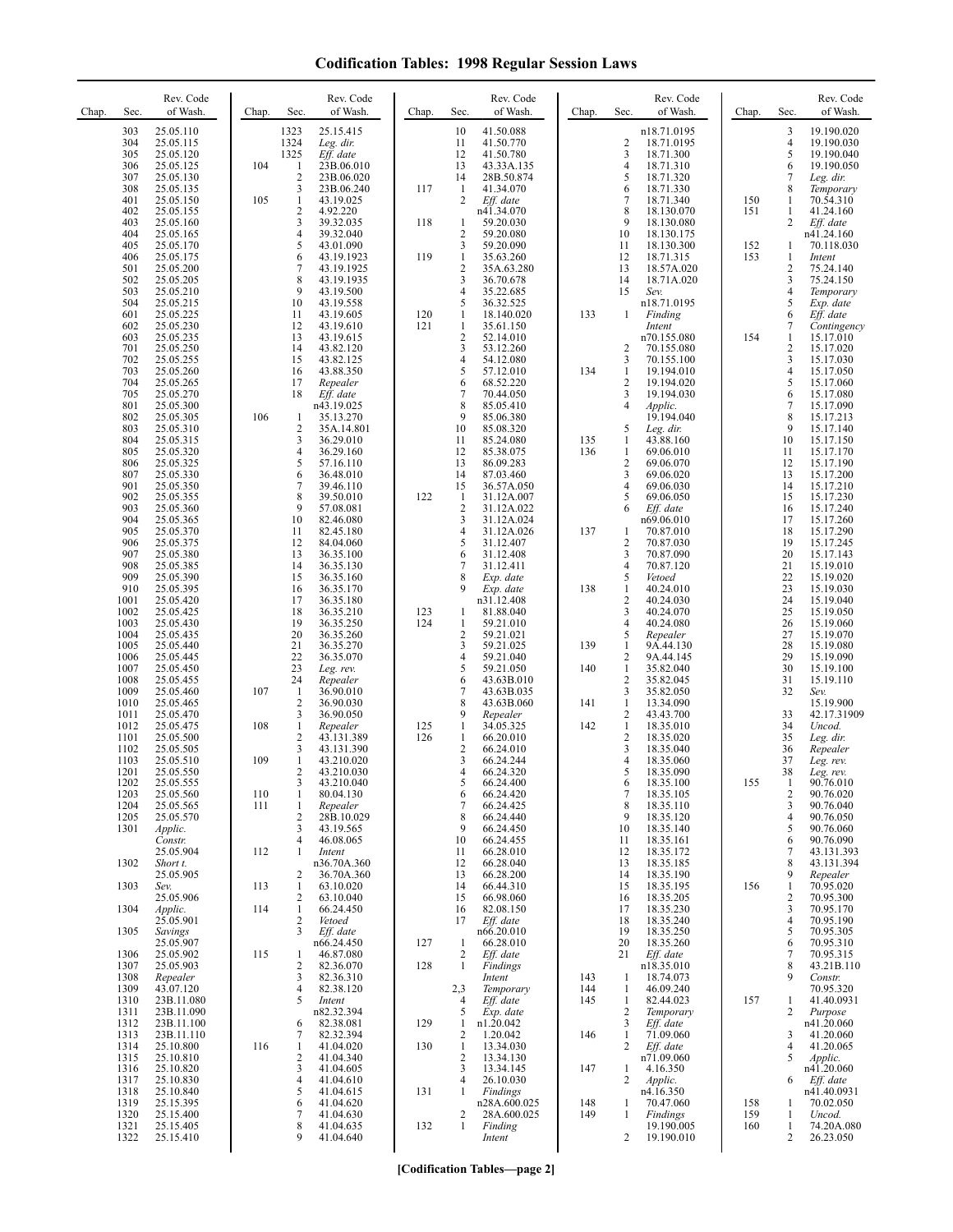| Chap.      | Sec.                    | Rev. Code<br>of Wash.              | Chap. | Sec.                | Rev. Code<br>of Wash.    | Chap.      | Sec.                           | Rev. Code<br>of Wash.    | Chap. | Sec.       | Rev. Code<br>of Wash.  | Chap.      | Sec.                  | Rev. Code<br>of Wash.     |
|------------|-------------------------|------------------------------------|-------|---------------------|--------------------------|------------|--------------------------------|--------------------------|-------|------------|------------------------|------------|-----------------------|---------------------------|
|            | 3                       | 26.23.055                          | 174   | 1                   | 84.36.043                |            | 71                             | 82.38.180                |       | 25         | 77.15.220              |            | 114                   | 77.12.080                 |
|            | 4<br>5                  | 26.23.120<br>26.23.040             | 175   | $\mathbf{1}$        | Findings<br>47.06A.001   |            | 72<br>73                       | 82.38.182<br>82.38.185   |       | 26<br>27   | 77.15.230<br>77.15.450 |            | 115<br>116            | 77.12.090<br>77.12.095    |
|            | 6                       | 26.23.140                          |       | $\overline{2}$      | 47.06A.010               |            | 74                             | 82.38.190                |       | 28         | 77.15.460              |            | 117                   | 77.15.090                 |
|            | 7<br>8                  | 26.23.150<br>26.23.060             |       | 3<br>4              | 47.06A.020<br>47.06A.030 |            | 75<br>76                       | 82.38.210<br>82.38.220   |       | 29<br>30   | 77.15.470<br>77.15.240 |            | 118<br>119            | 77.16.010<br>77.16.020    |
|            | 9                       | Eff. date                          |       | 5                   | 47.06A.040               |            | 77                             | 82.38.230                |       | 31         | 77.15.250              |            | 120                   | 77.16.095                 |
| 161        | 1                       | n74.20A.080<br>Finding             |       | 6<br>7              | 47.06A.050<br>47.06A.060 |            | 78<br>79                       | 82.38.235<br>82.38.240   |       | 32<br>33   | 77.15.600<br>77.15.610 |            | 121<br>122            | 77.16.170<br>77.16.220    |
|            |                         | Intent                             |       | 8                   | 47.06A.070               |            | 80                             | 82.38.260                |       | 34         | 77.15.190              |            | 123                   | Vetoed                    |
|            | 2                       | n50.20.140<br>50.20.140            |       | 9<br>10             | 47.06A.080<br>47.06.045  |            | 81<br>82                       | 82.38.285<br>82.38.289   |       | 35<br>36   | 77.15.500              |            | 124<br>125            | Repealer<br>Leg. rev.     |
|            | 3                       | 50.20.230                          |       | 11                  | Vetoed                   |            | 83                             | 82.38.320                |       | 37         | 77.15.510<br>77.15.520 |            | 126                   | Short t.                  |
|            | 4<br>5                  | 50.20.240<br>n50.20.140            |       | 12<br>13,14         | 47.05.051<br>Vetoed      |            | 84<br>85                       | 43.05.110<br>82.47.010   |       | 38<br>39   | 77.15.530<br>77.15.540 |            | 127                   | 77.15.900<br>77.15.901    |
|            | 6                       | n50.20.140                         |       | 15                  | Sev.                     |            | 86                             | 82.80.010                |       | 40         | 77.15.550              |            | 128                   | Leg. dir.                 |
| 162        | 7<br>1                  | 50.24.014<br>50.04.320             |       | 16                  | 47.06A.900<br>Leg. dir.  |            | 87<br>88                       | 82.36.800<br>82.38.350   |       | 41<br>42   | 77.15.560<br>77.15.260 |            | 129                   | Savings<br>77.15.902      |
|            | 2                       | n50.04.320                         | 176   | -1                  | Findings                 |            | 89                             | Repealer                 |       | 43         | 77.15.620              | 191        | -1                    | 77.32.400                 |
|            | 3                       | Eff. date<br>n50.04.320            |       | 2                   | 82.36.900<br>35A.82.010  |            | 90<br>91                       | Leg. dir.<br>Eff. date   |       | 44<br>45   | 77.15.630<br>77.15.640 |            | 2<br>3                | 75.25.092<br>77.32.410    |
| 163        | 1                       | 26.19.065                          |       | 3                   | 82.04.4285               |            |                                | 82.36.901                |       | 46         | 77.15.270              |            | 4                     | 77.32.420                 |
| 164        | 2<br>$\mathbf{1}$       | 26.19.020<br>43.03.310             |       | $\overline{4}$<br>5 | 82.08.0255<br>82.12.0256 | 177        | $\mathbf{1}$<br>$\sqrt{2}$     | 43.79.270<br>43.79.280   |       | 47<br>48   | 77.15.280<br>77.15.290 |            | 5<br>6                | 77.32.430<br>77.32.005    |
| 165        | $\mathbf{1}$            | Short t.                           |       | 6                   | 82.36.010                |            | 3                              | 43.105.160               |       | 49         | 77.15.570              |            | 7                     | 77.32.010                 |
|            | $\overline{\mathbf{c}}$ | n43.59.010<br>43.59.010            |       | 7<br>8              | 82.36.020<br>82.36.026   | 178        | 4<br>$\mathbf{1}$              | 43.105.190<br>82.08.832  |       | 50<br>51   | 77.15.580<br>77.15.590 |            | 8<br>9                | 77.32.014<br>77.32.025    |
|            | 3                       | 43.59.150                          |       | 9                   | 82.36.027                |            | $\overline{2}$                 | 82.12.832                |       | 52         | 77.15.300              |            | 10                    | 77.32.050                 |
|            | 4<br>5                  | 46.20.093<br>46.20.095             |       | 10<br>11            | 82.36.029<br>82.36.031   |            | 3                              | Eff. date<br>n82.08.832  |       | 53<br>54   | 77.15.310<br>77.15.320 |            | 11<br>12              | 77.32.070<br>77.32.090    |
|            | 6                       | 46.82.430                          |       | 12                  | 82.36.035                | 179        | 1                              | Finding                  |       | 55         | 77.15.660              |            | 13                    | 77.32.440                 |
|            | $\overline{7}$<br>8     | 46.83.040<br>46.52.070             |       | 13<br>14            | 82.36.032<br>82.36.042   |            | 2                              | n35.21.718<br>35.21.718  |       | 56<br>57   | 77.15.330<br>77.15.340 |            | 14<br>15              | 77.32.450<br>77.32.460    |
|            | 9                       | 46.52.100                          |       | 15                  | 82.36.044                |            | 3                              | 82.04.416                |       | 58         | 77.15.350              |            | 16                    | 77.32.470                 |
|            | 10<br>11                | 46.52.120<br>46.52.130             |       | 16<br>17            | 82.36.045<br>82.36.047   |            | 4<br>5                         | 47.46.060<br>82.16.046   |       | 59<br>60   | 77.15.650<br>77.15.670 |            | 17<br>18              | 77.32.155<br>77.32.480    |
|            | 12<br>13                | 46.20.291<br>46.20.305             |       | 18<br>19            | 82.36.060<br>82.36.070   |            | 6<br>7                         | 82.29A.132<br>82.45.190  |       | 61<br>62   | 77.15.360<br>77.15.420 |            | 19<br>20              | 77.32.490<br>77.32.235    |
|            | 14                      | 46.01.115                          |       | 20                  | 82.36.080                |            | 8                              | 84.36.010                |       | 63         | 77.15.100              |            | 21                    | 77.32.240                 |
|            | 15                      | Eff. date<br>n46.52.070            |       | 21<br>22            | 82.36.090<br>82.36.100   |            | 9                              | Applic.<br>n84.36.010    |       | 64<br>65   | 77.15.690<br>77.15.680 |            | 22<br>23              | 77.32.250<br>77.32.320    |
|            | 16                      | 46.37.280                          |       | 23                  | 82.36.120                | 180        | 1                              | 47.36.400                |       | 66         | 77.15.700              |            | 24                    | 77.32.350                 |
|            | 17<br>18                | 46.61.780<br>Approp.               |       | 24<br>25            | 82.36.130<br>82.36.140   | 181        | 1                              | Findings<br>n47.12.330   |       | 67<br>68   | 77.15.710<br>77.15.720 |            | 25<br>26              | 77.32.350<br>77.32.370    |
| 166        | $\mathbf{1}$            | 47.60.649                          |       | 26                  | 82.36.150                |            | $\overline{2}$                 | 47.12.330                |       | 69         | 77.15.070              |            | 27                    | 75.50.100                 |
|            | 2<br>3                  | 47.60.652<br>47.60.654             |       | 27<br>28            | 82.36.160<br>82.36.170   | 182        | 3<br>$\mathbf{1}$              | Temporary<br>82.12.02595 |       | 70<br>71   | 75.08.011<br>75.08.160 |            | 28<br>29              | 75.54.140<br>77.44.030    |
|            | 4                       | Contingency                        |       | 29                  | 82.36.075                | 183        | -1                             | 82.08.02915              |       | 72         | 75.08.274              |            | 30                    | 77.12.810                 |
| 167<br>168 | 1<br>1                  | 82.08.0268<br>82.04.120            |       | 30<br>31            | 82.36.180<br>82.36.190   | 184        | $\overline{c}$<br>$\mathbf{1}$ | 82.12.02915<br>84.36.045 |       | 73<br>74   | 75.08.295<br>75.08.300 |            | 31<br>32              | 77.08.045<br>77.12.670    |
|            | 2<br>3                  | 82.08.0283                         |       | 32<br>33            | 82.36.200                |            | $\overline{c}$<br>3            | 84.36.805                |       | 75<br>76   | 75.12.010              |            | 33<br>34              | 77.12.690                 |
|            | 4                       | 82.12.0277<br>Eff. date            |       | 34                  | 82.36.210<br>82.36.230   |            |                                | Applic.<br>n84.36.045    |       | 77         | 75.12.015<br>75.12.040 |            | 35                    | Vetoed<br>77.21.020       |
| 169        | 1                       | n82.04.120<br>46.52.060            |       | 35<br>36            | 82.36.273<br>82.36.280   | 185        | 1                              | Findings<br>n79.90.480   |       | 78<br>79   | 75.12.132<br>75.12.140 |            | 36<br>37              | 77.21.030<br>Vetoed       |
| 170        | 1                       | Failed to                          |       | 37                  | 82.36.300                |            | 2                              | 79.90.480                |       | 80         | 75.12.210              |            | 38                    | 77.12.170                 |
|            |                         | become law.<br>See 1998            |       | 38<br>39            | 82.36.310<br>82.36.330   |            | 3<br>4                         | Temporary<br>Contingency |       | 81<br>82   | 75.12.230<br>75.12.390 |            | 39<br>40              | 77.44.010<br>Temporary    |
|            |                         | $c 170 \S 5.$                      |       | 40                  | 82.36.335                | 186        | 1                              | 34.05.542                |       | 83         | 75.12.440              |            | 41                    | 77.32.500                 |
|            | 2<br>3                  | 82.04.331<br>Failed to             |       | 41<br>42            | 82.36.350<br>82.36.370   | 187        | -1<br>2                        | 14.20.050<br>14.20.060   |       | 84<br>85   | 75.12.650<br>75.20.040 |            | 42<br>43              | Leg. rev.<br>77.32.510    |
|            |                         | become law.                        |       | 43                  | 82.36.373                | 188        | -1                             | 47.68.250                |       | 86         | 75.20.060              |            | 44-46                 | Repealer                  |
|            |                         | See 1998<br>$c 170 \text{ } \$ 5.$ |       | 44<br>45            | 82.36.375<br>82.36.390   | 189<br>190 | $\mathbf{1}$<br>-1             | 84.36.037<br>Finding     |       | 87<br>88   | 75.20.100<br>75.20.103 |            | 47<br>48              | Leg. dir.<br>Eff. date    |
|            | 4<br>5                  | 82.04.260                          |       | 46                  | 82.36.400<br>82.36.405   |            |                                | Intent                   |       | 89<br>90   | 75.20.110              |            | 49                    | n77.32.410<br>Eff. date   |
|            |                         | Contingent<br>Eff. dates           |       | 47<br>48            | 82.36.407                |            | $\overline{2}$                 | 77.15.005<br>77.15.010   |       | 91         | 75.24.080<br>75.24.100 |            |                       | n77.32.050                |
|            | 6                       | n82.04.331                         |       | 49<br>50            | 82.36.460<br>82.38.020   |            | 3<br>$\overline{4}$            | 77.15.020<br>77.15.030   |       | 92<br>93   | 75.24.110<br>75.28.010 | 192        | 50<br>-1              | Contingency<br>81.112.050 |
|            |                         | Eff. date<br>n82.04.331            |       | 51                  | 82.38.030                |            | 5                              | 77.15.040                |       | 94         | 75.28.045              | 193        | $\mathbf{1}$          | 43.43.350                 |
| 171        | 1<br>2                  | 36.70A.040<br>36.70A.070           |       | 52<br>53            | 82.38.032<br>82.38.035   |            | 6<br>7                         | 77.15.050<br>77.15.060   |       | 95<br>96   | 75.28.095<br>75.28.113 | 194<br>195 | 1<br>1                | 43.43.040<br>Finding      |
|            | 3                       | 36.70A.200                         |       | 54                  | 82.38.045                |            | 8                              | 77.15.110                |       | 97         | 75.28.125              |            |                       | 47.20.750                 |
|            | 4<br>5                  | 36.70A.210<br>47.05.021            |       | 55<br>56            | 82.38.047<br>82.38.065   |            | 9<br>10                        | 77.15.400<br>77.15.410   |       | 98<br>99   | 75.28.710<br>75.28.740 |            | 2<br>3                | 47.20.755<br>47.20.760    |
|            | 6                       | 47.05.030                          |       | 57                  | 82.38.066                |            | 11                             | 77.15.430                |       | 100        | 75.30.070              |            | $\overline{4}$        | 47.20.765                 |
|            | 7<br>8                  | 47.06.140<br>47.80.023             |       | 58<br>59            | 82.38.070<br>82.38.071   |            | 12<br>13                       | 77.15.440<br>77.15.120   |       | 101<br>102 | 75.30.130<br>75.30.140 |            | 5<br>6                | 47.20.770<br>47.20.775    |
|            | 9                       | 47.80.030                          |       | 60                  | 82.38.080                |            | 14                             | 77.15.130                |       | 103        | 75.30.160              |            | 7                     | Exp. date                 |
| 172<br>173 | 1<br>1                  | 46.32.100<br>Finding               |       | 61<br>62            | 82.38.090<br>82.38.100   |            | 15<br>16                       | 77.15.140<br>77.15.150   |       | 104<br>105 | 75.30.210<br>75.30.250 | 196<br>197 | 1<br>1                | 39.04.120<br>10.98.090    |
|            |                         | Intent                             |       | 63                  | 82.38.110                |            | 17                             | 77.15.160                |       | 106        | 75.30.280              | 198        | 1                     | 88.02.030                 |
|            | 2                       | 47.06B.010<br>47.06B.020           |       | 64<br>65            | 82.38.120<br>82.38.130   |            | 18<br>19                       | 77.15.380<br>77.15.370   |       | 107<br>108 | 75.30.290<br>75.30.350 |            | 2                     | Eff. date<br>n88.02.030   |
|            | 3                       | 47.06B.030                         |       | 66                  | 82.38.140                |            | 20                             | 77.15.390                |       | 109        | 75.30.450              | 199        | 1                     | 47.06.040                 |
|            | 4<br>5                  | 81.66.030<br>Leg. dir.             |       | 67<br>68            | 82.38.150<br>82.38.160   |            | 21<br>22                       | 77.15.170<br>77.15.180   |       | 110<br>111 | 75.58.010<br>77.08.010 |            | 2,3<br>$\overline{4}$ | Vetoed<br>Temporary       |
|            | 6<br>7                  | 47.06B.900<br>47.06B.901           |       | 69<br>70            | 82.38.165<br>82.38.170   |            | 23<br>24                       | 77.15.200<br>77.15.210   |       | 112<br>113 | 77.12.055<br>77.15.080 | 200<br>201 | 1<br>1                | 82.04.338<br>84.36.130    |
|            |                         |                                    |       |                     |                          |            |                                |                          |       |            |                        |            |                       |                           |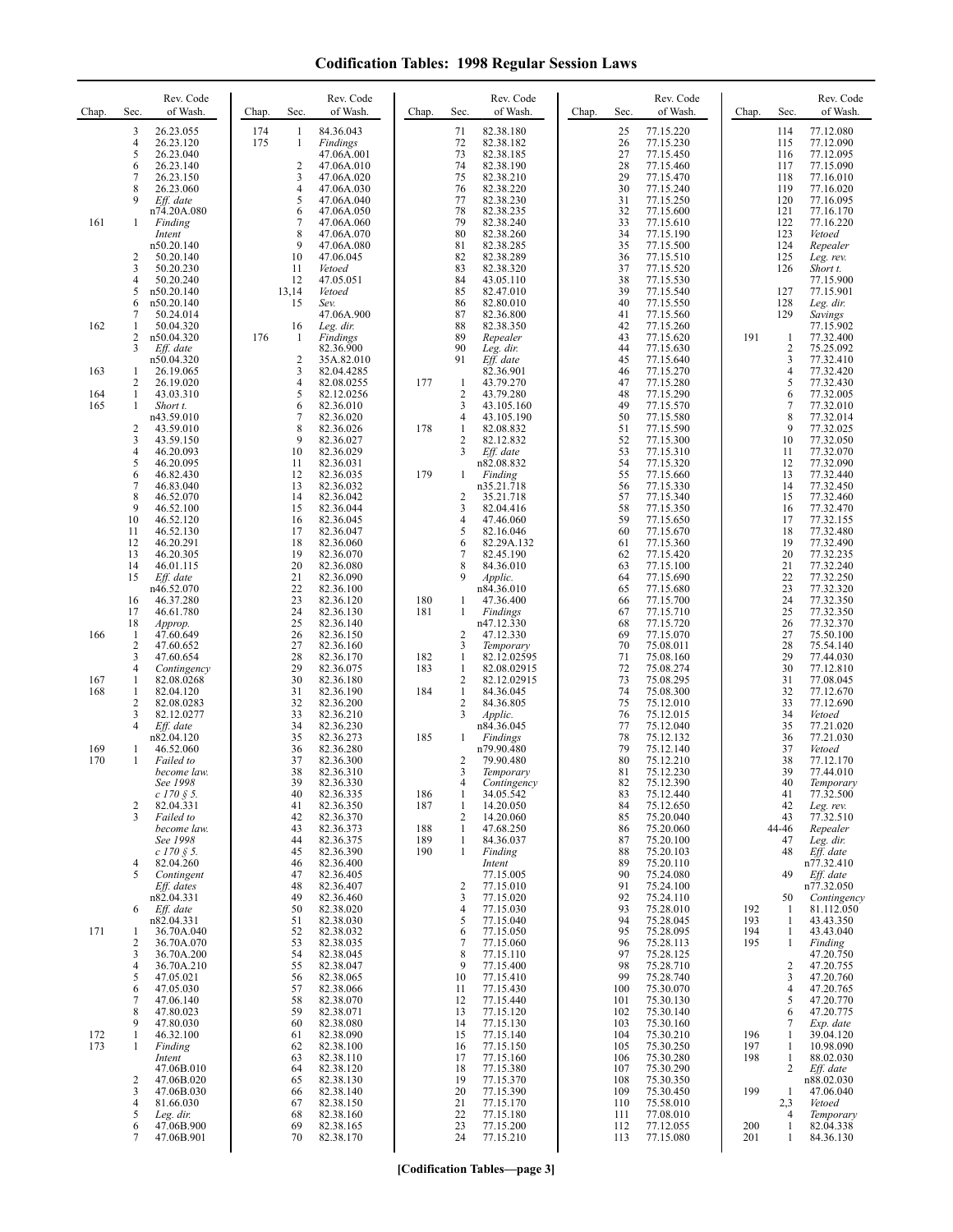| Chap.             | Rev. Code<br>Sec.<br>of Wash.                                                                                                                                                                                | Chap.             | Sec.                                                                 | Rev. Code<br>of Wash.                                                                                                                            | Chap.      | Sec.                                      | Rev. Code<br>of Wash.                                                                                                           | Chap. | Sec.                                                           | Rev. Code<br>of Wash.                                                                                                                                 | Chap. | Sec.                                                                      | Rev. Code<br>of Wash.                                                                                                                              |
|-------------------|--------------------------------------------------------------------------------------------------------------------------------------------------------------------------------------------------------------|-------------------|----------------------------------------------------------------------|--------------------------------------------------------------------------------------------------------------------------------------------------|------------|-------------------------------------------|---------------------------------------------------------------------------------------------------------------------------------|-------|----------------------------------------------------------------|-------------------------------------------------------------------------------------------------------------------------------------------------------|-------|---------------------------------------------------------------------------|----------------------------------------------------------------------------------------------------------------------------------------------------|
| 202               | 84.36.042<br>1<br>2<br>84.36.800<br>3<br>84.36.805<br>4<br>84.36.810                                                                                                                                         | 215               | 5<br>6<br>-1                                                         | 46.61.50571<br>Eff. date<br>n46.61.5055<br>46.61.5055                                                                                            | 238<br>239 | 2<br>1<br>1                               | n4.24.010<br>4.24.010<br>35.20.230<br>Findings                                                                                  |       | 12<br>13<br>14<br>15                                           | 28A.415.260<br>28A.630.825<br>28B.10.887<br>28B.125.010                                                                                               |       | 101<br>102<br>103<br>104                                                  | 50.60.901<br>50.62.040<br>50.72.070<br>51.36.080                                                                                                   |
| 203               | Finding<br>1<br>n46.55.105<br>$\overline{2}$<br>46.55.105<br>3<br>46.55.110<br>4<br>46.55.113<br>5<br>46.55.120<br>46.55.130<br>6<br>$\tau$<br>Vetoed<br>8<br>46.55.010<br>9<br>46.55.100<br>10<br>46.12.095 | 216               | 1<br>$\overline{2}$<br>3<br>4<br>5<br>6<br>7<br>8<br>9<br>10         | Intent<br>71A.10.012<br>71A.10.020<br>71A.16.010<br>71A.16.030<br>71A.12.160<br>71A.20.160<br>71A.12.170<br>71A.12.180<br>Exp. date<br>Eff. date | 240        | $\overline{2}$<br>3<br>4<br>5<br>1        | Intent<br>n49.46.130<br>49.46.130<br>Intent<br>n49.46.130<br>Retro.<br>applic.<br>n49.46.130<br>Sev.<br>n49.46.130<br>53.04.110 |       | 16<br>17<br>18<br>19<br>20<br>21<br>22<br>23<br>24<br>25<br>26 | 28B.20.130<br>28B.20.382<br>28B.25.020<br>28B.30.150<br>28B.30.537<br>28B.50.259<br>28B.65.050<br>28B.80.280<br>28B.80.360<br>28B.80.612<br>29.04.200 |       | 105<br>106<br>107<br>108<br>109<br>110<br>111<br>112<br>113<br>114<br>115 | 59.22.090<br>67.70.050<br>69.43.010<br>69.50.201<br>69.50.525<br>70.105.160<br>70.112.050<br>70.119A.160<br>70.129.160<br>70.148.020<br>70.148.050 |
| 204               | 46.12.101<br>11<br>12<br>46.12.103<br>13<br>Vetoed<br>14<br>Repealer<br>46.52.100<br>1                                                                                                                       | 217               | 1<br>$\overline{2}$<br>3<br>$\overline{4}$                           | n71A.10.020<br>9.73.260<br>9.73.095<br>9.73.120<br>4.92.280                                                                                      | 241        | -1<br>$\overline{c}$<br>3<br>4<br>5       | 48.43.300<br>48.43.305<br>48.43.310<br>48.43.315<br>48.43.320                                                                   |       | 27<br>28<br>29<br>30<br>31                                     | 36.32.340<br>36.47.020<br>36.47.070<br>36.70A.385<br>36.79.060                                                                                        |       | 116<br>117<br>118<br>119<br>120                                           | 70.162.050<br>70.168.030<br>70.170.060<br>70.175.100<br>70.180.110                                                                                 |
| 205<br>206<br>207 | $\mathbf{1}$<br>10.89.010<br>2<br>10.89.050<br>$\mathbf{1}$<br>46.61.5055<br>2<br>Vetoed<br>1<br>46.61.5055                                                                                                  | 218<br>219        | 1<br>1<br>$\sqrt{2}$<br>3<br>$\overline{4}$                          | 46.52.120<br>88.12.029<br>88.12.032<br>88.12.033<br>9.94A.320                                                                                    |            | 6<br>7<br>8<br>9<br>10                    | 48.43.325<br>48.43.330<br>48.43.335<br>48.43.340<br>48.43.345                                                                   |       | 32<br>33<br>34<br>35<br>36                                     | 38.52.535<br>39.29.068<br>39.84.090<br>39.96.070<br>41.04.630                                                                                         |       | 121<br>122<br>123<br>124<br>125                                           | 70.180.120<br>70.190.050<br>70.190.100<br>70.190.110<br>70.195.010                                                                                 |
|                   | 2<br>46.61.5058<br>3<br>46.01.260<br>4<br>46.20.285<br>5<br>46.61.503<br>6<br>Vetoed<br>7<br>46.20.308<br>8<br>46.20.3101                                                                                    | 220               | 5<br>$\mathbf{1}$<br>$\overline{c}$<br>3<br>$\overline{4}$<br>5<br>6 | 88.12.010<br>9A.44.130<br>9A.44.135<br>9A.44.140<br>43.43.540<br>4.24.130<br>4.24.550                                                            |            | 11<br>12<br>13<br>14<br>15<br>16<br>17    | 48.43.350<br>48.43.355<br>48.43.360<br>48.43.365<br>48.43.370<br>48.42.040<br>Sev.                                              |       | 37<br>38<br>39<br>40<br>41<br>42<br>43                         | 41.05.190<br>41.05.220<br>41.05.280<br>41.06.070<br>41.06.285<br>41.50.780<br>41.52.040                                                               |       | 126<br>127<br>128<br>129<br>130<br>131<br>132                             | 70.24.400<br>70.41.320<br>70.93.250<br>70.94.162<br>70.94.656<br>70.95.263<br>70.95.810                                                            |
|                   | 9<br>46.20.391<br>10<br>Contingency<br>11<br>Vetoed<br>Eff. date<br>12<br>n46.61.5055                                                                                                                        | 221<br>222        | 7<br>1<br>$\overline{c}$<br>$\mathbf{1}$                             | Sev.<br>n9A.44.130<br>9A.44.115<br>9A.04.080<br>69.41.010                                                                                        | 242<br>243 | 18<br>1<br>$\mathbf{1}$<br>$\overline{2}$ | 48.43.903<br>Leg. dir.<br>9A.44.040<br>18.205.010<br>18.205.020                                                                 |       | 44<br>45<br>46<br>47<br>48                                     | 41.52.070<br>42.16.017<br>43.01.240<br>43.06.115<br>43.121.130                                                                                        |       | 133<br>134<br>135<br>136<br>137                                           | 70.95C.030<br>70.95C.250<br>70.96A.420<br>70.96A.500<br>71.24.035                                                                                  |
| 208               | 1<br>10.05.010<br>2<br>10.05.100<br>3<br>10.05.120<br>4<br>10.05.160<br>5<br>Contingency                                                                                                                     | 223               | $\overline{2}$<br>3<br>4<br>1                                        | 69.41.055<br>69.50.101<br>69.50.312<br>Finding<br>n43.10.095                                                                                     |            | 3<br>4<br>5<br>6<br>7                     | 18.205.030<br>18.205.040<br>18.205.050<br>18.205.060<br>18.205.070                                                              |       | 49<br>50<br>51<br>52<br>53                                     | 43.147.070<br>43.163.090<br>43.163.120<br>43.168.130<br>43.175.020                                                                                    |       | 138<br>139<br>140<br>141<br>142                                           | 71.24.410<br>72.09.040<br>72.09.560<br>72.23.025<br>72.65.210                                                                                      |
| 209               | 6<br>Vetoed<br>7<br>Eff. date<br>n10.05.010<br>1<br>46.20.308<br>2<br>46.20.3101<br>3<br>46.20.355                                                                                                           | 224<br>225        | 2<br>3<br>1<br>1<br>$\overline{2}$<br>3                              | 43.10.095<br>43.10.097<br>49.17.050<br>28A.630.885<br>28A.600.160<br>Exp. date                                                                   |            | 8<br>9<br>10<br>11<br>12<br>13            | 18.205.080<br>18.205.090<br>18.205.100<br>18.205.110<br>18.205.120<br>18.205.130                                                |       | 54<br>55<br>56<br>57<br>58<br>59                               | 43.19.19052<br>43.19.19362<br>Vetoed<br>43.19A.030<br>43.20.235<br>43.20A.725                                                                         |       | 143<br>144<br>145<br>146<br>147<br>148                                    | 74.04.025<br>74.09.415<br>74.09.520<br>74.13.045<br>74.13.055<br>74.13.260                                                                         |
| 210               | 4<br>46.20.391<br>5<br>Contingency<br>6<br>Eff. date<br>n46.20.308<br>1<br>Short t.<br>n46.20.720                                                                                                            | 226<br>227        | 1<br>$\overline{2}$<br>1<br>$\overline{c}$<br>3<br>4                 | 36.23.065<br>36.23.067<br>6.27.005<br>6.27.095<br>6.27.100<br>6.27.110                                                                           |            | 14<br>15<br>16<br>17<br>18                | 18.205.140<br>18.205.150<br>18.130.040<br>Leg. dir.<br>Eff. dates<br>18.205.900                                                 |       | 60<br>61<br>62<br>63<br>64<br>65                               | 43.21J.030<br>43.31.411<br>43.31.526<br>43.33.130<br>43.41.240<br>43.43.934                                                                           |       | 149<br>150<br>151<br>152<br>153<br>154                                    | 74.14A.050<br>74.20.340<br>74.41.070<br>75.24.060<br>75.28.770<br>75.30.480                                                                        |
|                   | 2<br>46.20.720<br>3<br>Vetoed<br>4<br>46.61.5055<br>5,6<br>Vetoed<br>7<br>Finding                                                                                                                            | 228<br>229<br>230 | 1<br>1<br>2<br>3<br>$\mathbf{1}$                                     | 19.31.020<br>74.13.350<br>13.34.270<br>74.13.021<br>51.04.030                                                                                    | 244        | 1<br>2<br>3                               | Intent<br>Findings<br>28A.193.005<br>28A.193.010<br>28A.193.020                                                                 |       | 66<br>67<br>68<br>69<br>70                                     | 43.51.400<br>43.51.944<br>43.52.360<br>43.52.560<br>43.52.565                                                                                         |       | 155<br>156<br>157<br>158<br>159                                           | 75.50.100<br>75.52.110<br>75.54.010<br>77.12.690<br>77.12.710                                                                                      |
| 211               | Intent<br>n46.20.720<br>8<br>Vetoed<br>Eff. date<br>9<br>n46.20.720<br>46.61.5055<br>1                                                                                                                       | 231<br>232        | 1<br>$2 - 7$<br>8<br>9<br>10<br>1                                    | Findings<br>Temporary<br>Sev.<br>Exp. date<br>Contingency<br><b>Findings</b>                                                                     |            | 4<br>5<br>6<br>7<br>$\,$ 8 $\,$<br>9      | 28A.193.030<br>28A.193.040<br>28A.193.050<br>28A.193.060<br>28A.193.070<br>28A.193.080                                          |       | 71<br>72<br>73<br>74<br>75<br>76                               | 43.63A.550<br>43.70.066<br>43.70.240<br>43.70.330<br>43.70.530<br>43.70.545                                                                           |       | 160<br>161<br>162<br>163<br>164<br>165                                    | 77.32.060<br>78.56.160<br>79.01.295<br>80.01.090<br>81.04.520<br>81.104.110                                                                        |
|                   | 2<br>46.61.520<br>9.94A.310<br>3<br>4<br>9.94A.360<br>5<br>46.61.513<br>6<br>Contingency<br>7<br>Eff. date                                                                                                   |                   | 2<br>3<br>$\overline{4}$<br>5                                        | Intent<br>n43.09.055<br>43.88.570<br>43.09.055<br>43.09.065<br>Contingency                                                                       |            | 10<br>11<br>12<br>13<br>14<br>15          | 72.09.460<br>41.59.080<br>41.56.025<br>28A.310.300<br>28A.225.010<br>Temporary                                                  |       | 77<br>78<br>79<br>80<br>81<br>82                               | 43.70.555<br>43.70.600<br>43.72.860<br>43.99F.040<br>43.200.180<br>43.200.190                                                                         |       | 166<br>167<br>168<br>169<br>170<br>171                                    | 81.53.281<br>81.80.450<br>82.33A.010<br>82.60.110<br>84.33.200<br>84.41.130                                                                        |
| 212<br>213        | n46.61.5055<br>46.20.311<br>1<br>2<br>46.68.260<br>3<br>46.68.041<br>46.20.308<br>1<br>2<br>46.20.3101                                                                                                       | 233               | 1<br>2<br>3<br>$\overline{4}$                                        | Intent<br>Findings<br>$n50.44.\overline{0}50$<br>50.44.050<br>50.44.053<br>Repealer                                                              |            | 16<br>17<br>18<br>19                      | Leg. dir.<br>Eff. date<br>28A.193.900<br>Eff. date<br>n72.09.460<br>Sev.                                                        |       | 83<br>84<br>85<br>86<br>87<br>88                               | 43.200.200<br>43.210.050<br>43.330.090<br>43.07.290<br>44.40.070<br>44.40.150                                                                         |       | 172<br>173<br>174<br>175<br>176                                           | 90.22.060<br>90.42.010<br>90.48.480<br>90.56.100<br>Par. veto<br>Repealer                                                                          |
|                   | 46.61.502<br>3<br>4<br>46.61.503<br>46.61.504<br>5<br>6<br>46.61.506<br>7<br>88.12.025<br>8<br>Contingency                                                                                                   | 234<br>235        | 5<br>6<br>1<br>$\overline{2}$                                        | n50.44.050<br>Eff. date<br>n50.44.050<br>82.32.330<br>9.94A.310<br>9.94A.400                                                                     | 245        | -1<br>$\overline{2}$<br>3<br>4<br>5       | 28A.193.901<br>2.14.040<br>9.95.212<br>17.10.070<br>17.26.015<br>18.16.050                                                      |       | 89<br>90<br>91<br>92<br>93<br>94                               | 46.20.520<br>46.61.165<br>46.81A.020<br>47.01.250<br>47.01.900<br>47.04.180                                                                           | 246   | 177<br>178<br>1<br>2                                                      | Exp. date<br>Exp. date<br>Findings<br>Intent<br>75.46.005<br>75.46.010                                                                             |
| 214               | 9<br>Eff. date<br>n46.20.308<br>46.61.5055<br>1<br>2<br>46.65.070<br>3<br>46.65.080                                                                                                                          | 236               | 3<br>1<br>$\overline{2}$<br>3<br>$\overline{4}$                      | 9.94A.420<br>9A.56.010<br>9A.56.170<br>9A.56.140<br>9A.56.050                                                                                    |            | 6<br>7<br>8<br>9<br>10                    | 18.50.150<br>19.118.080<br>19.27A.020<br>19.94.185<br>27.04.110                                                                 |       | 95<br>96<br>97<br>98<br>99                                     | 47.05.021<br>47.14.050<br>47.24.010<br>48.41.070<br>49.30.005                                                                                         |       | 3<br>4<br>5<br>6<br>7                                                     | 75.46.020<br>75.46.030<br>75.46.040<br>75.46.050<br>75.46.060                                                                                      |
|                   | 4<br>46.65.100                                                                                                                                                                                               | 237               | $\mathbf{1}$                                                         | Intent                                                                                                                                           |            | 11                                        | 28A.300.300                                                                                                                     |       | 100                                                            | 50.44.035                                                                                                                                             |       | 8                                                                         | 75.46.070                                                                                                                                          |

**[Codification Tables—page 4]**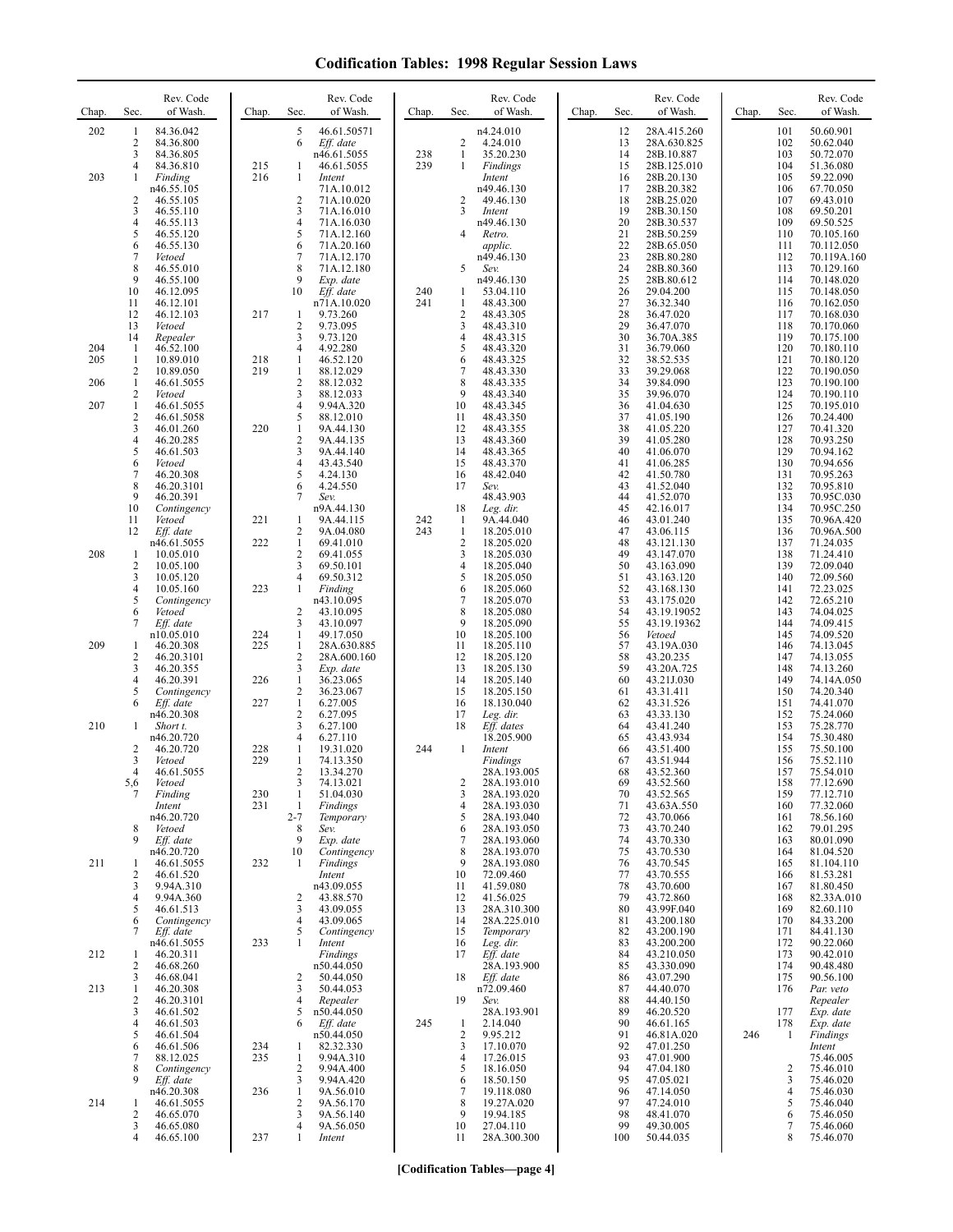| Chap. | Sec.                         | Rev. Code<br>of Wash.                            | Chap.      | Sec.                                     | Rev. Code<br>of Wash.                            | Chap.      | Sec.                     | Rev. Code<br>of Wash.                            | Chap. | Sec.                                     | Rev. Code<br>of Wash.                         | Chap. | Sec.              | Rev. Code<br>of Wash.                          |
|-------|------------------------------|--------------------------------------------------|------------|------------------------------------------|--------------------------------------------------|------------|--------------------------|--------------------------------------------------|-------|------------------------------------------|-----------------------------------------------|-------|-------------------|------------------------------------------------|
|       | 9<br>10<br>11<br>12          | 75.46.080<br>75.46.090<br>75.46.100<br>75.46.110 | 256<br>257 | 1<br>$\mathbf{1}$<br>$\overline{2}$<br>3 | 66.28.040<br>70.93.010<br>70.93.020<br>70.93.030 |            | 13<br>14<br>15<br>16     | 72.05.425<br>72.05.430<br>72.05.435<br>72.05.440 | 280   | 3<br>$\overline{4}$<br>5<br>$\mathbf{1}$ | 18.27.030<br>19.28.120<br>Temporary<br>Vetoed | 292   | 101<br>102        | Short t.<br>11.11.900<br>Purposes<br>11.11.003 |
|       | 13<br>14<br>15               | 90.71.005<br>90.71.020<br>90.71.050              |            | $\overline{4}$<br>5<br>6                 | 70.93.090<br>70.93.180<br>70.93.220              |            | 17<br>18<br>19           | Temporary<br>n13.50.010<br>Eff. date             |       | $\overline{2}$<br>3,4<br>5               | 34.05.356<br>Vetoed<br>34.05.330              |       | 103<br>104        | Constr.<br>11.11.005<br>11.11.010              |
|       | 16<br>17<br>18               | 75.46.120<br>75.46.130<br>75.46.900              |            | 7<br>8<br>9                              | 82.19.010<br>70.93.200<br>70.93.210              | 270        | 20<br>$\mathbf{1}$       | n72.05.020<br>Contingency<br>2.08.062            |       | 6<br>$\overline{7}$<br>8                 | 34.05.354<br>34.05.370<br>Vetoed              |       | 105<br>106<br>107 | 11.11.020<br>11.11.030<br>Intent               |
| 247   | 19<br>1<br>2                 | Leg. dir.<br>90.82.040<br>90.82.060              | 258        | 10<br>11<br>-1                           | 70.93.250<br>Vetoed<br>90.14.140                 |            | $\overline{2}$<br>3<br>4 | 2.08.063<br>Uncod.<br>n2.08.062                  |       | 9<br>$10 - 13$<br>14                     | 34.05.610<br>Vetoed<br>Sev.                   |       | 108<br>109        | 11.11.007<br>11.11.040<br>11.11.050            |
|       | 3<br>4                       | 90.82.070<br>90.82.080                           | 259<br>260 | $\mathbf{1}$<br>$\mathbf{1}$             | 66.44.200<br>Intent                              |            | 5                        | Eff. date<br>n2.08.062                           | 281   | $\mathbf{1}$                             | 34.05.903<br>82.80.020                        |       | 110<br>111        | 11.11.060<br>11.11.070                         |
|       | 5<br>6                       | 90.82.090<br>90.82.100                           |            | $\overline{c}$                           | n9.94A.110<br>9.94A.110                          | 271        | 1<br>$\overline{2}$      | <b>Findings</b><br>28A.415.320                   | 282   | $\overline{2}$<br>$\mathbf{1}$           | 82.80.080<br>Vetoed                           |       | 112<br>113        | 11.11.080<br>11.11.090                         |
|       | $\overline{7}$<br>8          | 90.82.110<br>90.82.120                           |            | 3<br>$\overline{4}$                      | 9.94A.120<br>9.94A.200                           |            | 3,4<br>5                 | Vetoed<br>Eff. date                              |       | $\sqrt{2}$<br>$\mathfrak{Z}$             | 46.70.330<br>Vetoed                           |       | 114<br>115        | 11.11.100<br>11.11.110                         |
|       | 9<br>$10-14$                 | 90.82.130<br>Vetoed                              |            | 5<br>6                                   | Temporary<br>Contingency                         | 272        | 1                        | Findings<br>n18.20.230                           |       | $\overline{4}$<br>5                      | 46.79.130<br>Vetoed                           |       | 116               | Applic.<br>11.11.901                           |
|       | 15<br>16                     | 90.82.902<br>Leg. dir.                           | 261        | 1<br>$\overline{2}$                      | Temporary<br>72.09.480                           |            | $\overline{2}$<br>3      | 18.20.230<br>70.128.210                          |       | 6<br>$\tau$                              | 46.80.200<br>46.70.101                        |       | 117<br>118        | 11.02.005<br>11.07.010                         |
| 248   | 17<br>1                      | Contingency                                      | 262        | $\mathbf{1}$<br>$\overline{c}$           | 90.64.005<br>90.64.010                           |            | $\overline{4}$<br>5      | 70.128.070<br>70.129.030                         | 283   | $\mathbf{1}$<br>$\overline{2}$           | 41.45.020<br>41.45.100                        |       | 201<br>202        | 11.54.070<br>11.68.110                         |
|       |                              | Findings<br>Purpose                              |            | 3<br>$\overline{4}$                      | 90.64.017                                        |            | 6<br>7                   | Temporary                                        |       | 3<br>$\overline{4}$                      | 41.45.110                                     |       | 203               | 11.68.114                                      |
|       |                              | Intent<br>90.84.005                              |            | 5                                        | Temporary<br>90.64.023                           |            | 8<br>9                   | 18.48.050<br>18.48.060                           |       | 5                                        | 41.45.120<br>Vetoed                           |       | 204,205<br>301    | Uncod.<br>11.114.030                           |
|       | $\overline{\mathbf{c}}$<br>3 | 90.84.020<br>90.84.010                           |            | 6<br>$\overline{7}$                      | 90.64.026<br>90.64.028                           |            | 10                       | 70.128.220<br>18.88A.210                         |       | 6<br>7                                   | 41.45.060<br>41.45.090                        |       | 401<br>402        | 83.100.020<br>83.110.010                       |
|       | 4<br>5                       | 90.84.030<br>90.84.040                           |            | 8<br>9                                   | Vetoed<br>90.64.130                              |            | 11<br>12                 | 18.88A.230<br>Uncod.                             | 284   | 1<br>$\overline{2}$                      | 48.38.010<br>48.38.020                        |       | 501<br>502        | 41.04.273<br>11.84.025                         |
|       | 6<br>7                       | 90.84.050<br>90.84.060                           |            | 10<br>11                                 | 90.64.140<br>90.64.030                           |            | 13<br>14                 | 18.20.240<br>18.20.020                           |       | 3<br>$\overline{4}$                      | 48.38.040<br>48.38.050                        |       | 503<br>504        | 11.84.900<br>11.02.070                         |
|       | 8                            | Applic.<br>90.84.070                             |            | 12<br>13                                 | 90.64.050<br>90.64.070                           |            | 15<br>16                 | 18.20.190<br>18.20.250                           |       | 5<br>6                                   | 48.38.042<br>48.38.075                        |       | 505<br>506        | 26.16.120<br>Applic.                           |
|       | 9                            | Sev.<br>90.84.900                                |            | 14<br>15                                 | 90.64.080<br>90.64.150                           |            | 17<br>18-21              | Temporary<br>Vetoed                              |       | 7<br>8                                   | 48.38.012<br>48.31.020                        |       | 507               | n41.04.273<br>n41.04.273                       |
|       | 10<br>11                     | Temporary<br>Contingency                         |            | 16<br>17                                 | 90.48.465<br>90.64.800                           |            | 22<br>23                 | Approp.<br>Eff. date                             | 285   | 1<br>$\sqrt{2}$                          | 35.21.217<br>57.08.081                        |       | 601<br>602        | 11.11.902<br>Leg. dir.                         |
| 249   | 12<br>$\mathbf{1}$           | Leg. dir.<br>Findings                            |            | 18<br>19,20                              | 43.21B.110<br>Repealer                           |            | 24                       | n70.129.030<br>Contingent                        | 286   | $\mathfrak{Z}$<br>$\mathbf{1}$           | 87.03.445<br>35.13.182                        |       | 603               | Eff. dates<br>11.11.903                        |
|       |                              | Purpose<br>n75.20.350                            |            | 21<br>22                                 | Leg. dir.<br>Eff. date                           |            |                          | Exp. date<br>Exp. date                           |       | $\overline{2}$<br>3                      | 35.13.1821<br>35.13.1822                      |       | 604               | Retro.<br>applic.                              |
|       | 2<br>3                       | n75.20.350<br>75.20.350                          |            | 23                                       | 90.64.900<br>Contingency                         |            | 25                       | Sev.<br>n18.20.230                               |       | $\overline{4}$<br>5                      | Vetoed<br>36.70A.060                          | 293   | 1                 | n11.54.070<br>18.100.060                       |
|       | 4<br>5                       | 90.58.147<br>35.63.230                           | 263        | $1-4$<br>5                               | Vetoed<br>16.57.023                              |            | 26                       | Eff. date<br>n18.20.230                          |       | 6<br>7                                   | Vetoed<br>36.70A.131                          |       | 2<br>3            | 18.100.065<br>18.100.090                       |
|       | 6<br>$\overline{7}$          | 35A.63.250<br>36.70.992                          |            | 6<br>$7 - 101$                           | 16.57.025<br>Vetoed                              | 273<br>274 | -1<br>1                  | Repealer<br>63.60.010                            | 287   | $8 - 10$<br>$1 - 3$                      | Uncod.<br>Temporary                           |       | 4<br>5            | 18.100.100<br>25.15.045                        |
|       | 8<br>9                       | 36.70.982<br>35.21.404                           | 264        | $\mathbf{1}$                             | Intent<br>Purpose                                |            | $\overline{2}$<br>3      | 63.60.020<br>63.60.030                           |       | $\overline{4}$<br>5                      | Finding<br>Vetoed                             |       | 6<br>7            | 18.100.114<br>18.100.160                       |
|       | 10<br>11                     | 35A.21.290<br>36.70A.460                         |            | $\overline{c}$                           | 43.99.800<br>43.99.810                           |            | 4<br>5                   | 63.60.040<br>63.60.050                           |       | 6<br>7                                   | Constr.<br>Eff. date                          | 294   | $\mathbf{1}$<br>2 | 46.16.381<br>46.61.581                         |
|       | 12<br>13                     | 43.21C.0382<br>89.08.470                         |            | 3<br>4                                   | 43.99.820<br>43.99.830                           |            | 6<br>7                   | 63.60.060<br>63.60.070                           | 288   | $\mathbf{1}$<br>$\overline{2}$           | 43.06A.060<br>43.06A.070                      | 295   | 3<br>$\mathbf{1}$ | 46.63.020<br>61.24.005                         |
|       | 14<br>15                     | 19.27.490<br>Finding                             |            | 5                                        | Sev.<br>n43.99.800                               |            | 8<br>9                   | 63.60.080<br>Leg. dir.                           |       | 3<br>4                                   | 43.06A.080<br>43.06A.090                      |       | 2<br>3            | 61.24.010<br>61.24.020                         |
|       | 16                           | n75.20.350<br>75.50.165                          |            | 6                                        | Contingent<br>Exp. date                          | 275        | 1<br>2                   | 82.04.050<br>Eff. date                           |       | 5                                        | Constr.<br>43.06A.900                         |       | 4<br>5            | 61.24.030<br>61.24.040                         |
|       | 17<br>18                     | Temporary<br>Eff. date                           |            | 7                                        | n43.99.800<br>Leg. dir.                          | 276        | 1                        | n82.04.050<br>59.18.030                          |       | 6<br>7                                   | Vetoed<br>43.06A.020                          |       | 6<br>7            | 61.24.042<br>61.24.050                         |
| 250   | $\mathbf{1}$                 | n75.20.350<br>Findings                           | 265        | 1                                        | Intent<br>n66.08.026                             |            | $\overline{2}$<br>3      | 59.18.130<br>59.18.180                           |       | 8                                        | Sev.<br>n43.06A.020                           |       | 8<br>9            | 61.24.060<br>61.24.070                         |
|       |                              | Intent<br>n75.08.510                             |            | 2<br>3                                   | 66.08.026<br>66.16.041                           |            | $\overline{4}$<br>5      | 59.18.500<br>59.18.510                           |       | 9                                        | Eff. date<br>n43.06A.020                      |       | 10<br>11          | 61.24.080<br>61.24.090                         |
|       | 2<br>3                       | 75.08.510<br>Contingency                         | 266        | $\mathbf{1}$<br>2                        | 70.05.125<br>Eff. date                           | 277        | 6<br>1                   | 59.12.030<br>Findings                            | 289   | -1                                       | Findings<br>Purpose                           |       | 12<br>13          | 61.24.100<br>61.24.110                         |
| 251   | 1                            | Finding<br>n75.50.190                            | 267        | $\mathbf{1}$<br>$\overline{c}$           | 75.28.030<br>75.28.046                           |            | $\overline{2}$<br>3      | 25.10.079<br>25.10.453                           |       | 2                                        | n36.70A.367<br>36.70A.367                     |       | 14<br>15          | 61.24.130<br>61.24.135                         |
|       | $\overline{c}$<br>3          | 75.50.190<br>Contingency                         |            | 3<br>$\overline{4}$                      | 75.28.047<br>75.28.048                           |            | 4<br>5                   | 25.10.553<br>25.10.005                           | 290   | 1<br>$\overline{2}$                      | 69.50.401<br>69.50.406                        |       | 16<br>17          | 61.24.140<br>7.28.300                          |
| 252   | 1<br>2                       | 9A.76.023<br>9A.76.025                           |            | 5                                        | Eff. date<br>n75.28.030                          | 278        | 6<br>1                   | Exp. date<br>39.04.280                           |       | 3<br>$\overline{4}$                      | 9.94A.030<br>9.94A.320                        | 296   | 18<br>-1          | 7.60.020<br>74.13.025                          |
|       | 3                            | 9A.76.027                                        | 268        | 1                                        | 43.79A.040                                       |            | $\overline{2}$           | 35.22.620                                        |       | 5                                        | 13.40.0357                                    |       | 2,3               | Vetoed                                         |
| 253   | 4<br>1                       | Leg. dir.<br>Vetoed                              | 269        | 1                                        | Intent<br>Finding                                |            | 3<br>4                   | 35.23.352<br>36.32.270                           |       | $6 - 8$<br>9                             | Vetoed<br>Applic.                             |       | 4<br>5            | 74.13.032<br>Vetoed                            |
| 254   | 2<br>1                       | 9.41.060<br>41.04.340                            |            | 2                                        | n72.05.020<br>72.05.020                          |            | 5<br>6                   | 52.14.110<br>53.08.120                           |       | 10                                       | n69.50.401<br>Eff. date                       |       | 6                 | Findings<br>Intent                             |
| 255   | 2<br>1                       | n41.04.340<br>61.10.010                          |            | 3<br>$\overline{4}$                      | 74.15.020<br>13.50.010                           |            | 7<br>8                   | 54.04.070<br>57.08.050                           |       | 11                                       | n69.50.401<br>Sev.                            |       | 7                 | n74.13.025<br>71.34.010                        |
|       | $\overline{\mathbf{c}}$<br>3 | 61.10.020<br>61.10.030                           |            | 5<br>6                                   | 72.05.400<br>72.05.405                           |            | 9<br>10                  | 70.44.140<br>36.34.205                           | 291   | -1                                       | n69.50.401<br>39.94.050                       |       | 8<br>9            | 71.34.020<br>71.34.025                         |
|       | 4<br>5                       | 61.10.040<br>Sev.                                |            | 7<br>8                                   | 74.15.210<br>72.05.410                           |            | 11<br>12                 | 39.04.150<br>39.04.155                           |       | 2<br>3                                   | 39.94.010<br>39.94.020                        |       | 10<br>11          | Vetoed<br>71.34.027                            |
|       | 6                            | 61.10.900<br>Eff. date                           |            | 9<br>10                                  | 72.05.415<br>72.05.420                           | 279        | 1                        | Finding<br>Intent                                |       | $\overline{4}$<br>5                      | 39.94.030<br>39.94.040                        |       | 12<br>13          | 71.34.030<br>Temporary                         |
|       | 7                            | 61.10.901<br>Leg. dir.                           |            | 11<br>12                                 | 28A.600.475<br>13.40.480                         |            | 2                        | n51.12.120<br>51.12.120                          |       | 6                                        | Applic.<br>n39.94.050                         |       | 14<br>15          | 71.34.042<br>71.34.044                         |
|       |                              |                                                  |            |                                          |                                                  |            |                          |                                                  |       |                                          |                                               |       |                   |                                                |

**[Codification Tables—page 5]**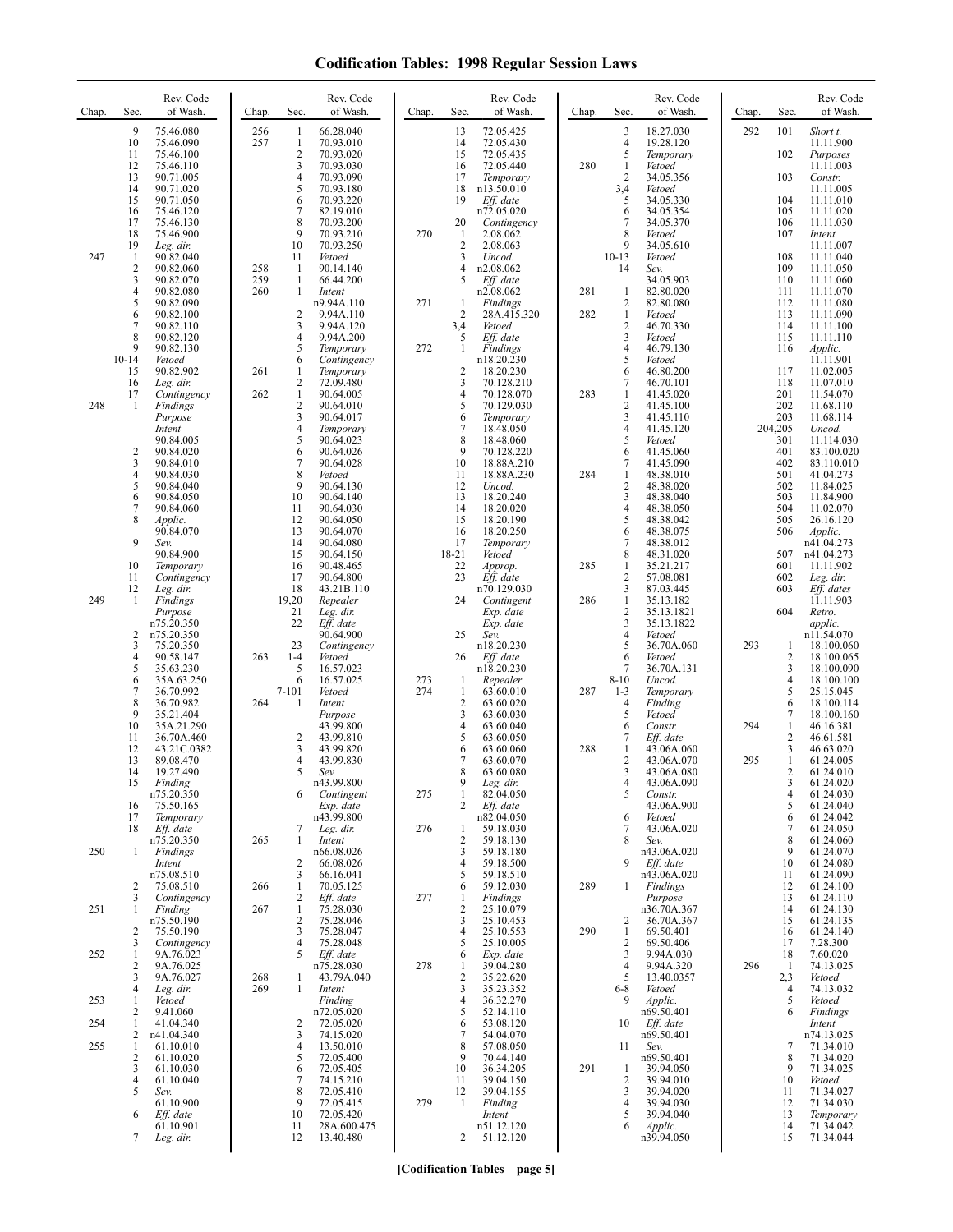| Chap. | Sec.                                         | Rev. Code<br>of Wash.                                                                                | Chap.      | Sec.                                                  | Rev. Code<br>of Wash.                                                                                      | Chap. | Sec.                                      | Rev. Code<br>of Wash.                                                                                     | Chap.      | Sec.                                               | Rev. Code<br>of Wash.                                                                                  | Chap.             | Sec.                                                   | Rev. Code<br>of Wash.                                                                          |
|-------|----------------------------------------------|------------------------------------------------------------------------------------------------------|------------|-------------------------------------------------------|------------------------------------------------------------------------------------------------------------|-------|-------------------------------------------|-----------------------------------------------------------------------------------------------------------|------------|----------------------------------------------------|--------------------------------------------------------------------------------------------------------|-------------------|--------------------------------------------------------|------------------------------------------------------------------------------------------------|
|       | 16<br>17<br>18<br>19<br>20<br>21             | 71.34.046<br>71.34.052<br>71.34.054<br>71.34.162<br>71.34.164<br>71.34.015                           |            | 57<br>58<br>59<br>60<br>61                            | Approp.<br>Sev.<br>n71.05.010<br>Contingency<br>Vetoed<br>44.28.800                                        |       | 10<br>11<br>12<br>13<br>14<br>15          | 82.32.220<br>82.36.130<br>84.12.230<br>84.33.091<br>84.34.111<br>84.34.131                                | 315<br>316 | 46<br>47<br>48<br>$\mathbf{1}$<br>1                | Eff. date<br>n13.34.800<br>Eff. date<br>13.34.810<br>82.04.050<br>82.04.312                            |                   | 5<br>6<br>7<br>8<br>9<br>10                            | 74.46.060<br>74.46.080<br>74.46.090<br>74.46.100<br>74.46.155<br>74.46.165                     |
|       | 22<br>23<br>24<br>25<br>26<br>27             | 70.96A.020<br>70.96A.095<br>70.96A.230<br>70.96A.235<br>70.96A.240<br>70.96A.245                     | 298        | -1<br>$\overline{2}$<br>3<br>4<br>5<br>6<br>7         | 46.96.105<br>19.118.021<br>19.118.031<br>19.118.041<br>19.118.061<br>19.118.090                            |       | 16<br>17<br>18<br>19<br>20<br>21          | 84.34.141<br>84.34.145<br>84.34.150<br>84.36.037<br>84.36.041<br>84.36.161                                | 317<br>318 | $\overline{c}$<br>3<br>1<br>1<br>$\overline{c}$    | 82.16.042<br>$Eff.$ date<br>69.50.4121<br>Findings<br>80.60.005<br>80.60.010                           |                   | 11<br>12<br>13<br>14<br>15<br>16                       | 74.46.190<br>74.46.220<br>74.46.230<br>74.46.270<br>74.46.280<br>74.46.300                     |
|       | 28<br>29<br>30<br>31<br>32<br>33             | 70.96A.097<br>70.96A.250<br>70.96A.255<br>70.96A.260<br>70.96A.265<br>Purpose                        | 299        | 1<br>$\sqrt{2}$<br>3<br>4                             | Sev.<br>n19.118.021<br>Intent<br>43.330.095<br>43.88.093<br>43.88.094                                      |       | 22<br>23<br>24<br>25<br>26<br>27          | 84.36.353<br>84.36.473<br>84.36.800<br>84.36.805<br>84.36.810<br>84.36.815                                | 319        | 3<br>4<br>5<br>6<br>101<br>201                     | 80.60.020<br>80.60.030<br>80.60.040<br>Leg. dir.<br>28A.630.887<br>28A.300.320                         |                   | 17<br>18<br>19<br>20<br>21<br>22                       | 74.46.410<br>74.46.421<br>74.46.431<br>74.46.441<br>74.46.475<br>74.46.485                     |
|       | 34<br>35<br>36<br>37                         | 43.20A.025<br>Findings<br>Intent<br>7.21.030<br>13.32A.250                                           | 300        | 5<br>6<br>1                                           | 43.330.096<br>Eff. date<br>Findings<br>Intent<br>19.29A.005                                                |       | 28<br>29<br>30                            | 84.36.825<br>84.36.835<br>Intent<br>Retro.<br>applic.                                                     | 320        | 202<br>301<br>401<br>402<br>$1-6$                  | 28A.230.190<br>28A.630.889<br>n28A.300.320<br>Contingency<br>Vetoed                                    |                   | 23<br>24<br>25<br>26<br>27                             | 74.46.496<br>74.46.501<br>74.46.506<br>74.46.511<br>74.46.515                                  |
|       | 38<br>39<br>40<br>41,42<br>43<br>44          | 13.34.165<br>28A.225.090<br>Non-op.<br>Vetoed<br>n74.13.025<br>Short t.<br>n74.13.025                |            | 2<br>3<br>4<br>5<br>6<br>7                            | 19.29A.010<br>19.29A.020<br>19.29A.030<br>Temporary<br>19.29A.040<br>Constr.<br>19.29A.900                 | 312   | 31<br>-1<br>$\overline{c}$<br>3<br>4<br>5 | n19.146.050<br>Repealer<br>48.14.080<br>82.04.332<br>82.04.240<br>82.04.250<br>82.04.260                  | 321        | 7<br>8<br>9<br>$10-13$<br>-1<br>2                  | 84.34.020<br>84.34.065<br>84.40.030<br>Vetoed<br>Purpose<br>n82.14.045<br>82.44.022                    |                   | 28<br>29,30<br>31<br>32<br>33<br>34<br>35              | 74.46.521<br>Temporary<br>74.46.531<br>74.46.610<br>74.46.620<br>74.46.630<br>74.46.640        |
| 297   | 1<br>2<br>3<br>4<br>5                        | Intent<br>n71.05.010<br>71.05.010<br>71.05.020<br>71.05.030<br>71.05.035                             |            | 8<br>9<br>10<br>11<br>12                              | 74.38.070<br>Vetoed<br>Leg. dir.<br>Sev.<br>19.29A.901<br>Vetoed                                           |       | 6<br>7<br>8<br>9<br>10                    | 82.04.270<br>82.04.2905<br>82.04.290<br>82.04.440<br>Savings<br>n82.04.332                                |            | 3<br>4<br>5<br>6<br>7<br>8                         | 82.44.020<br>82.44.041<br>82.44.110<br>82.44.150<br>82.14.045<br>82.14.200                             |                   | 36<br>37<br>38<br>39<br>40<br>41                       | 74.46.650<br>74.46.660<br>74.46.680<br>74.46.690<br>74.46.770<br>74.46.780                     |
|       | 6<br>$\tau$<br>8<br>9<br>10                  | 71.05.050<br>71.05.130<br>71.05.150<br>71.05.160<br>71.05.170                                        | 301<br>302 | -1<br>1<br>$\overline{2}$<br>3<br>$\overline{4}$      | 48.18.550<br>43.79.460<br>43.79.465<br>Leg. rev.<br>Temporary                                              | 313   | 11<br>1<br>2                              | Eff. date<br>n82.04.332<br>Intent<br>Findings<br>n82.04.44525                                             |            | 9<br>10<br>11<br>12<br>13                          | 43.160.220<br>82.14.380<br>82.14.310<br>82.14.320<br>82.14.330                                         |                   | 42<br>43<br>44<br>45<br>46                             | 74.46.800<br>74.46.820<br>74.46.840<br>74.09.120<br>74.46.835                                  |
|       | 11<br>12<br>13<br>14<br>15<br>16<br>17<br>18 | 71.05.200<br>71.05.210<br>71.05.230<br>71.05.245<br>71.05.280<br>71.05.290<br>71.05.300<br>71.05.235 | 303<br>304 | $\mathbf{1}$<br>$\mathbf{1}$<br>2<br>3<br>4<br>5<br>6 | 48.01.250<br>Findings<br>n82.14B.020<br>82.14B.020<br>82.14B.030<br>82.14B.040<br>82.14B.060<br>82.14B.061 | 314   | 3<br>1<br>2<br>3<br>4                     | 82.04.44525<br>48.14.029<br>Eff. date<br>n82.04.44525<br>13.34.020<br>13.34.130<br>13.34.145<br>13.34.180 |            | 14<br>15<br>16<br>17<br>18<br>19<br>20<br>21       | 43.135.080<br>43.135.060<br>47.10.843<br>47.10.844<br>47.10.845<br>47.10.846<br>47.10.847<br>47.10.848 |                   | 47,48<br>49<br>50<br>51<br>52-54<br>55<br>56           | Temporary<br>72.36.030<br>70.38.230<br>Temporary<br>Repealer<br>Eff. date<br>74.46.906<br>Sev. |
|       | 19<br>20<br>21<br>22<br>23<br>24<br>25<br>26 | 71.05.212<br>71.05.330<br>71.05.340<br>71.05.390<br>71.05.530<br>71.05.560<br>71.05.237              |            | 7<br>8<br>9<br>10<br>11<br>12<br>13<br>14             | 82.14B.150<br>82.14B.160<br>82.14B.042<br>82.14B.200<br>82.14B.210<br>82.32.010<br>82.32.105               |       | 5<br>6<br>7<br>8<br>9<br>10<br>11<br>12   | 13.34.190<br>74.15.130<br>26.44.020<br>26.44.100<br>26.44.125<br>74.13.031<br>Vetoed                      |            | 22<br>23<br>24<br>25<br>26<br>27<br>28<br>29       | Vetoed<br>82.50.410<br>82.50.510<br>35.58.273<br>35.58.410<br>43.160.070<br>43.160.076                 | 323<br>324<br>325 | 57<br>58<br>59<br>1<br>1                               | 74.46.907<br>Leg. dir.<br>Eff. date<br>Exp. date<br>Eff. date<br>48.14.0201<br>82.04.367       |
|       | 27<br>28<br>29<br>30<br>31                   | 71.05.214<br>71.05.8001<br>10.77.095<br>10.77.010<br>10.77.020<br>10.77.025                          | 305<br>306 | 15<br>1<br>$\mathbf{1}$                               | 38.52.540<br>Eff. dates<br>n82.14B.020<br>10.95.020<br>84.40.039<br>84.69.020                              |       | 13<br>14<br>15<br>16                      | 70.190.060<br>70.190.130<br>Finding<br>Temporary<br>Approp.<br>70.47.060                                  |            | 30<br>31<br>32<br>33                               | Repealer<br>n43.160.076<br>43.160.080<br>43.160.210<br>46.16.068<br>70.94.015                          | 326               | 1<br>1<br>2<br>3<br>$\overline{4}$                     | 82.04.4289<br>35.13A.010<br>35.13A.020<br>35.13A.0301<br>Eff. date                             |
|       | 32<br>33<br>34<br>35<br>36                   | 10.77.030<br>10.77.040<br>10.77.060<br>10.77.065<br>10.77.070                                        | 307<br>308 | 2<br>$\mathbf{1}$<br>$\overline{2}$<br>3<br>4<br>1    | 41.24.450<br>41.24.460<br>41.24.470<br>41.24.400<br>82.04.050                                              |       | 17<br>18-24<br>25<br>26-28<br>29<br>30    | Vetoed<br>13.34.801<br>Vetoed<br>13.34.802<br>13.34.800                                                   |            | 34<br>35<br>36<br>37<br>38                         | 81.100.060<br>81.104.160<br>82.08.020<br>82.14.046<br>82.44.023                                        | 327<br>328        | 1<br>1<br>$\overline{c}$<br>3<br>$\overline{4}$        | n35.13A.010<br>84.56.025<br>13.34.050<br>13.34.060<br>13.34.090<br>13.34.120                   |
|       | 37<br>38<br>39<br>40<br>41                   | 10.77.080<br>10.77.090<br>10.77.110<br>10.77.140<br>10.77.150                                        |            | $\overline{2}$<br>3<br>$\overline{4}$<br>5<br>6       | 82.04.190<br>82.04.2635<br>82.04.290<br>82.04.290<br>Eff. dates                                            |       | 31<br>32<br>33<br>34<br>35                | 13.34.805<br>13.34.8051<br>70.96A.330<br>74.09.310<br>74.09.320                                           |            | 39<br>40<br>41<br>42<br>43                         | 82.44.025<br>82.44.155<br>82.44.180<br>84.44.050<br>Vetoed                                             | 329               | 5<br>6<br>1<br>$\overline{c}$                          | 26.44.030<br>Vetoed<br>82.04.270<br>Eff. date<br>n82.04.270                                    |
|       | 42<br>43<br>44<br>45<br>46                   | 10.77.180<br>10.77.190<br>10.77.200<br>10.77.210<br>Intent<br>10.77.2101                             | 309<br>310 | 1<br>$\overline{2}$<br>3<br>-1<br>$\overline{2}$      | n82.04.050<br>82.08.02567<br>82.12.02567<br>Eff. date<br>84.36.830<br>Eff. date                            |       | 36<br>37<br>38                            | Applic.<br>18.71.950<br>Applic.<br>18.57.920<br>Applic.<br>18.79.903                                      |            | 44<br>45<br>46                                     | Leg. dir.<br>Sev.<br>n82.14.045<br>Eff. dates<br>Applic.<br>n82.14.045                                 | 330<br>331        | 1<br>$\overline{c}$<br>3,4<br>1<br>$\overline{2}$<br>3 | 82.08.02565<br>82.12.02565<br>Vetoed<br>82.04.2907<br>82.04.290<br>Eff. date                   |
|       | 47<br>48<br>49<br>50<br>51                   | 10.77.097<br>72.10.060<br>10.97.030<br>10.77.8001<br>n10.77.010                                      | 311        | 1<br>$\overline{2}$<br>3<br>$\overline{4}$            | n84.36.830<br>19.146.050<br>82.04.260<br>82.04.392<br>82.04.405                                            |       | 39<br>40<br>41<br>42                      | Vetoed<br>13.34.803<br>70.96A.340<br>Applic.<br>18.71.960                                                 |            | 47<br>48                                           | Par. veto<br>Contingent<br>Eff. dates<br>n35.58.410<br>Vetoed                                          | 332               | 1<br>2                                                 | n82.04.2907<br>Findings<br>Intent<br>n82.04.29001<br>82.04.050                                 |
|       | 52<br>53<br>54<br>55<br>56                   | Repealer<br>Eff. dates<br>n71.05.010<br>10.77.800<br>Vetoed<br>Leg. rev.                             |            | 5<br>6<br>7<br>8<br>9                                 | 82.08.0262<br>82.08.0263<br>82.12.0254<br>82.32.210<br>82.32.215                                           |       | 43<br>44<br>45                            | Applic.<br>18.57.930<br>Applic.<br>18.79.904<br>Eff. date<br>n26.44.125                                   | 322        | 49<br>50<br>1<br>$\overline{\mathbf{c}}$<br>3<br>4 | n82.14.045<br>Temporary<br>74.46.010<br>74.46.020<br>74.46.040<br>74.46.050                            |                   | 3<br>$\overline{4}$<br>5<br>6<br>7<br>8                | 82.04.215<br>82.04.29001<br>82.04.060<br>82.04.190<br>82.12.020<br>Vetoed                      |

**[Codification Tables—page 6]**